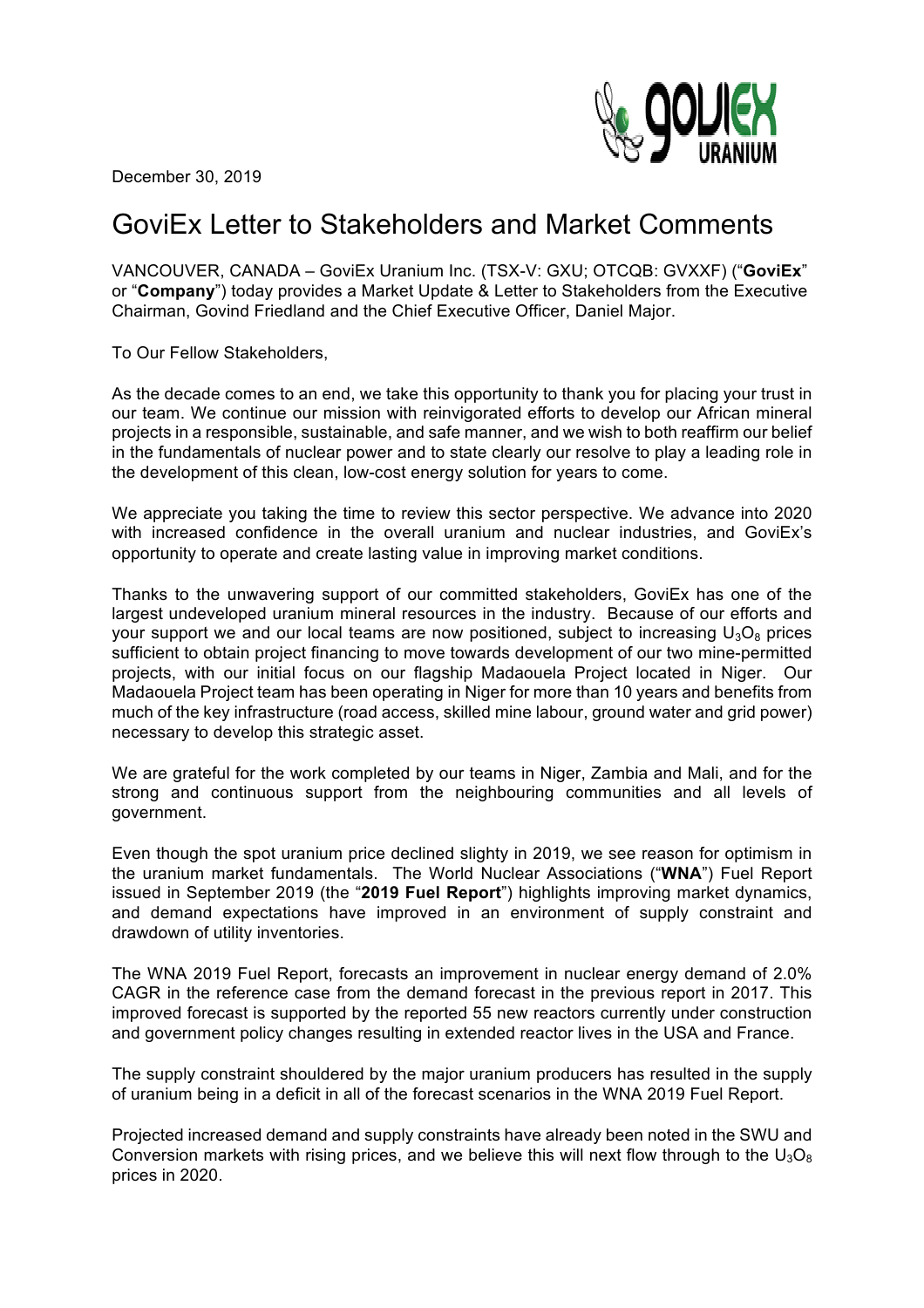Against this backdrop GoviEx continued its focus on preparing the Madaouela Project in Niger for future development. GoviEx signed definitive agreements with the Republic of Niger (the "**State**") in July 2019, which resulted in the incorporation of our local operating mining company with the State as our partner holding a 20% equity interest in the local operating mining company. As part of our agreement with the State, GoviEx settled all outstanding tax claims and historical mining permit acquisition costs on the Madaouela 1 mining permit. In addition, the State agreed to defer the payment of future area taxes for up to 3 years from the incorporation of the local operating mining company.<sup>(1)</sup>

At the same time the State agreed to re-shape the Madaouela 1 mining permit to include an additional 5.96 million pounds (MIb)  $U_3O_8$  in the Measured and Indicated categories, and agreed to issue new 9-year exploration permits for approximately 1,547  $km^2$  of exploration area contiguous to our Madaouela 1 mining permit.  $(1, 2)$ 

Over the year our feasibility study consultants SRK Consulting (UK) Ltd ("**SRK**") and SGS Bateman (Pty) Ltd ("**SGS**") have been focusing on options that have significant potential to improve the feasibility of the Madaouela Project. They are targeting areas that will reduce both operating and capital costs relative to the current technical report on the Madaouela Project<sup>(3)</sup> while at the same time reduce technical risk, with a focus on improving overall project economics. Metallurgical test work is ongoing to verify initial results, and we anticipate being able to provide an update on the project economics during the first half of 2020.

GoviEx completed a financing in April 2019 for gross proceeds of C\$3,502,000<sup>(4)</sup> and in addition received over US\$1.0m from Linkwood Holdings Pte Ltd. as part of its repayment of the US\$2.75m loan provided by GoviEx.<sup> $(5)$ </sup> These funds have enabled the Company to advance key aspects of the Madaouela Project including continued engineering and project optimization, as well as the advancement of primary corporate objectives related to the project with particular reference to our definitive agreement with the State noted above.

GoviEx expects our main value driver, the uranium commodity price, to improve through 2020 as the impact of the current supply deficit, expected removal of political uncertainty in the USA, and increase in producer buying to meet contract commitments impacts buyer actions in a positive manner. GoviEx will continue to advance its projects in a responsible, safe and sustainable manner, consistent with past practices.

We continue focusing on our strategy to position the Company at the forefront of our peers to take advantage of anticipated market changes to incentivize new production. Our near-term goals are to deliver technical studies that synthesise the last 5 years of improvements in our resources, planned operations and process design that have the potential to reduce capital and operating expenses and improve resulting project economics.

We thank you for the support during these "bottom of the cycle" years and look forward to a market on the upswing.

Sincerely,

Govind Friedland & Daniel Major

Notes:

- 1. See: News release dated July 19, 2019
- 2. See: News release dated September 23, 2019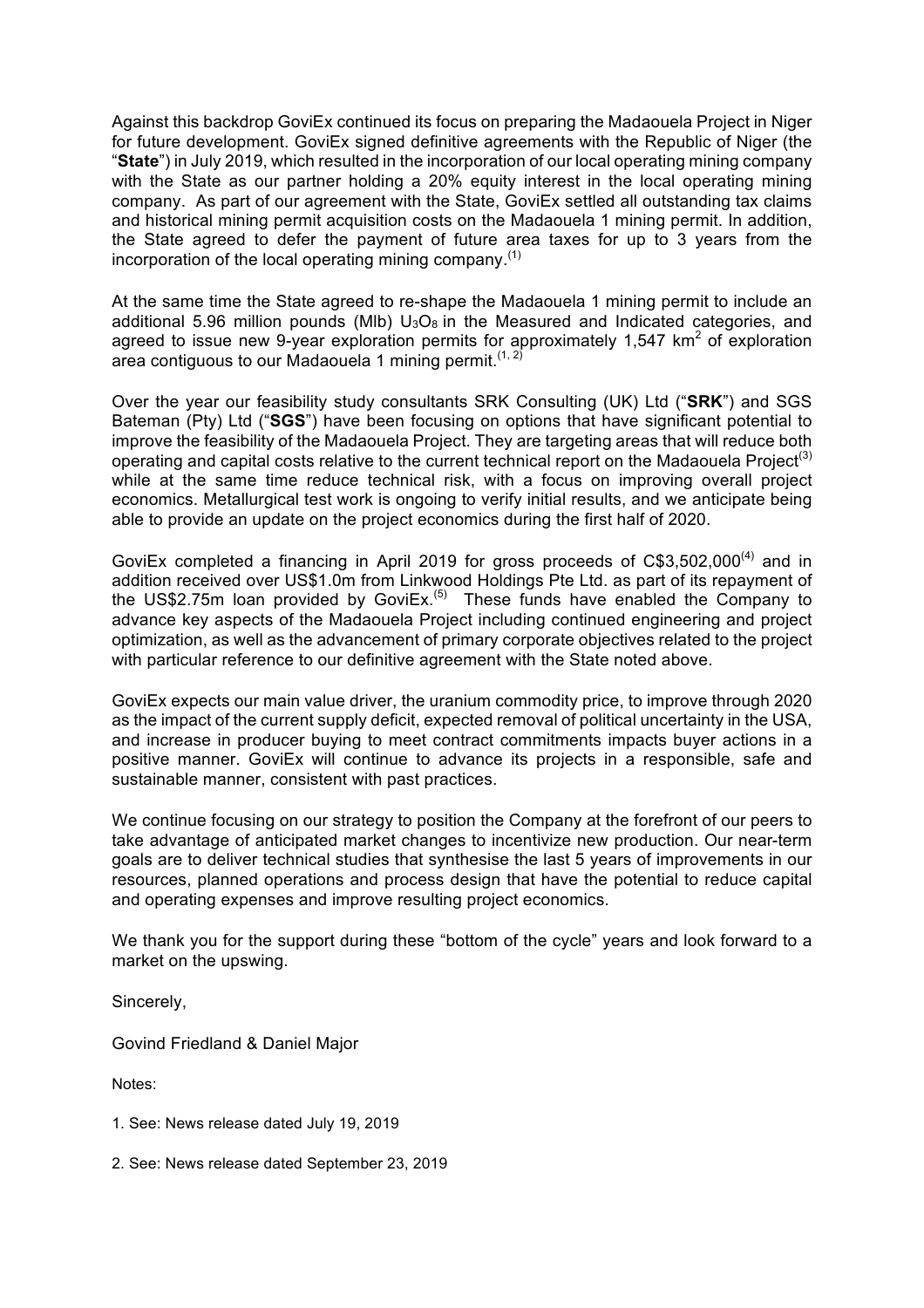3. An independent NI 43-101 technical report was prepared for the Madaouela Project in 2015 to a prefeasibility level of confidence. The report titled "An Updated Integrated Development Plan for the Madaouela Project, Niger" has an effective date of August 11, 2015, and a revision date of August 20, 2015, and is available at GoviEx's profile on SEDAR at www.sedar.com.

- 4. See: News release dated April 10, 2019
- 5. See: News release dated December 20, 2019

## **Qualified Persons**

The scientific and technical information disclosed in this release has been reviewed, verified, and approved by Dr. Rob Bowell, a chartered chemist of the Royal Society of Chemistry, a chartered geologist of the Geological Society of London, and Fellow of the Institute of Mining, Metallurgy and Materials, who is an independent Qualified Person under the terms of National Instrument 43-101 for uranium deposits.

*Neither the TSX Venture Exchange nor the Investment Industry Regulatory Organization of Canada accepts responsibility for the adequacy or accuracy of this release.*

## **About GoviEx Uranium**

GoviEx is a mineral resource company focused on the exploration and development of uranium properties in Africa. GoviEx's principal objective is to become a significant uranium producer through the continued exploration and development of its flagship mine-permitted Madaouela Project in Niger, its mine-permitted Mutanga Project in Zambia, and its other uranium properties in Africa.

### **Information Contacts**

Govind Friedland, Executive Chairman Daniel Major, Chief Executive Officer +1-604-681-5529 info@goviex.com www.goviex.com

### **Cautionary Statement Regarding Forward-Looking Statements**

This news release may contain forward-looking information within the meaning of applicable securities laws. All information and statements other than statements of current or historical facts contained in this news release are forward-looking information.

Forward-looking statements are subject to various risks and uncertainties concerning the specific factors disclosed here and elsewhere in GoviEx's periodic filings with Canadian securities regulators. When used in this news release, words such as "will", "could", "plan", "estimate", "expect", "intend", "may", "potential", "should," and similar expressions, are forward-looking statements. Information provided in this document is necessarily summarized and may not contain all available material information.

Forward-looking statements include those with respect to our belief in the fundamentals of nuclear power; increased confidence in the overall uranium and nuclear industries; GoviEx's opportunity to operate and create lasting value in improving market conditions; to move towards development of our two mine-permitted projects, with our initial focus on our